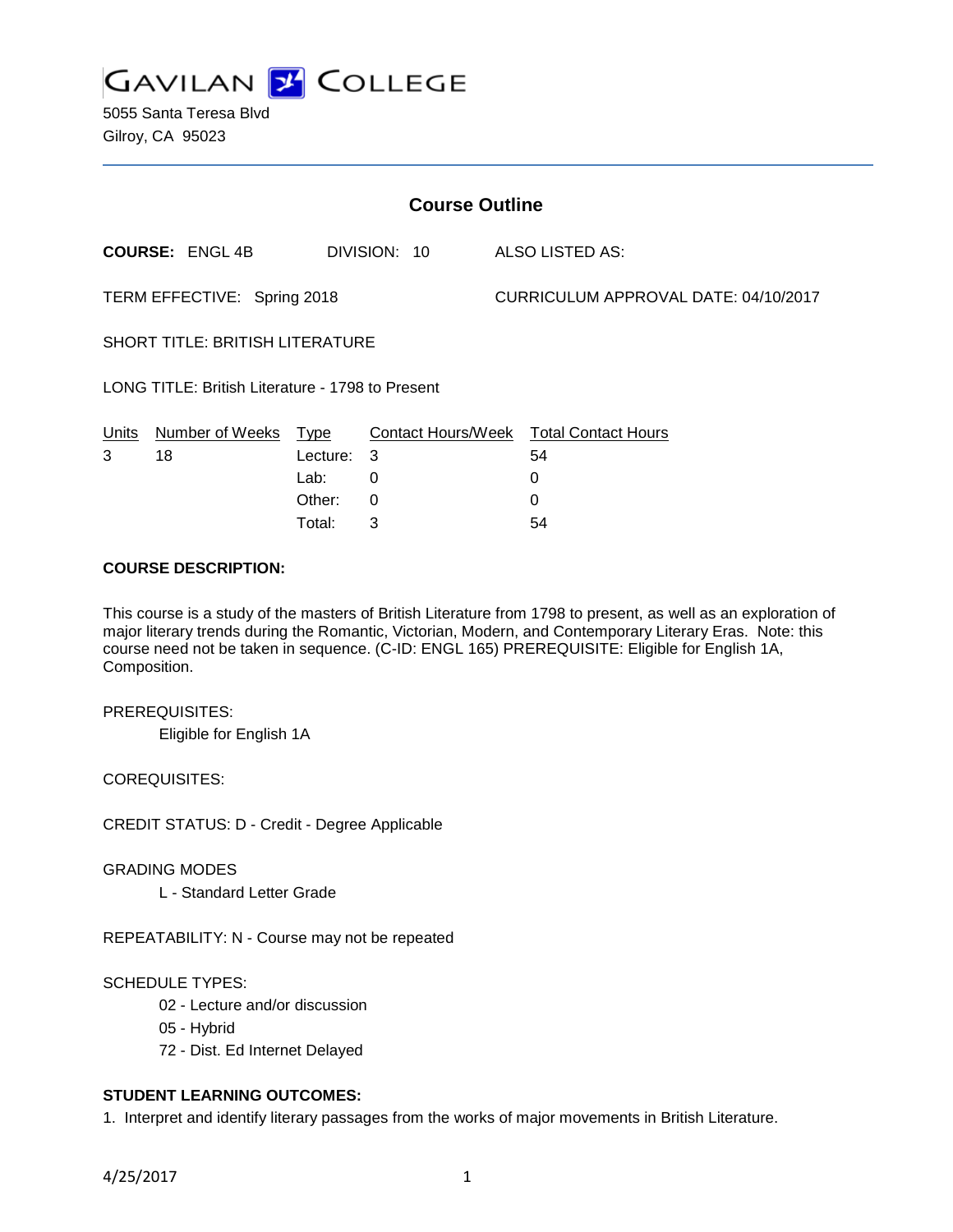Measure of assessment: Quizzes, essays, activities, journals, class discussions, and responses to out-ofclass prompts

Year assessed, or planned year of assessment: 2013

2. Explain the social and historical influences of British Literature from 1798 to present, including the influences of colonialism, post-colonialism, and modernism.

Measure of assessment: Quizzes, essays, journals, activities, responses to out-of-class prompts Year assessed, or planned year of assessment: 2013

3. Examine literary techniques that are employed in the works of British Literature.

Measure of assessment: Quizzes, essays, journals, activities, responses to out-of-class prompts Year assessed, or planned year of assessment: 2013

4. Synthesize and compare texts within a critical framework.

Measure of assessment: Quizzes, essays, journals, activities, responses to out-of-class prompts

Year assessed, or planned year of assessment: 2013

5. Research British Literature within a critical framework, which includes post colonialism, multi-culturalism, and other approaches.

Measure of assessment: Research paper, project, or presentation

Year assessed, or planned year of assessment: 2013

### **CONTENT, STUDENT PERFORMANCE OBJECTIVES, OUT-OF-CLASS ASSIGNMENTS**

Curriculum Approval Date: 04/10/2017

#### 16.0 Hours

Content: Introduction to literature of the Romantic Age. This may include such writers as William Blake, William Wordsworth, Samuel Taylor Coleridge, Lord Byron, Percy Bysshe Shelley, John Keats, etc.

Homework: Essays or presentations, which may be in modes such as reader-response, analytical, compare and contrast, literary explications, etc. Students may also take quizzes or demonstrate knowledge of literature through a performance-based project, such as a student-led seminar, group presentation, recitation, etc.

Student Performance Objectives:

To examine the concepts of the Romantic Period and literary techniques used by writers of that period. To demonstrate familiarity with important authors, works, genres, and themes of the period. To analyze and interpret themes found in the literature and intellectual movements of the period.

#### 12. 8 Hours

Content: Introduction to the literary works of the Victorian Period. Writers may include Alfred Lord Tennyson, Robert Browning, Arthur Hugh Clough, Matthew Arnold, Christina

Rossetti, Gerard Manley Hopkins, Charlotte Bronte, etc.

Homework: Essays or presentations, which may be in modes such as reader-response, analytical, compare and contrast, literary explications, etc. Students may also take quizzes or demonstrate knowledge of literature through a performance-based project, such as a student-led seminar, group presentation, recitation, etc.

Student Performance Objectives:

To examine the concepts of the Victorian Age and literary techniques used by writers of that period. As well, to examine works from different eras and to synthesize ideas related to the concepts and literary techniques within the work To demonstrate familiarity with important authors, works, genres, and themes of the period. To analyze and interpret themes found in the literature and intellectual movements of the period.

# 11.2 Hours

Content: Introduction to the Modernist Period. Writers may include William Butler

Yeats, James Joyce, Virginia Woolf, D. H. Lawrence, T.S. Eliot, E.M. Forster, etc.

The Modernist period is reflective of shifts in traditions and in national identity following World War I. Multicultural themes often surface in Modernist writing since such literature looks at identity linked to gender, race, class, and colonization.

Homework: Essays or presentations, which may be in modes such as reader-response, analytical, compare and contrast, literary explications, etc. Students may also take quizzes or demonstrate knowledge of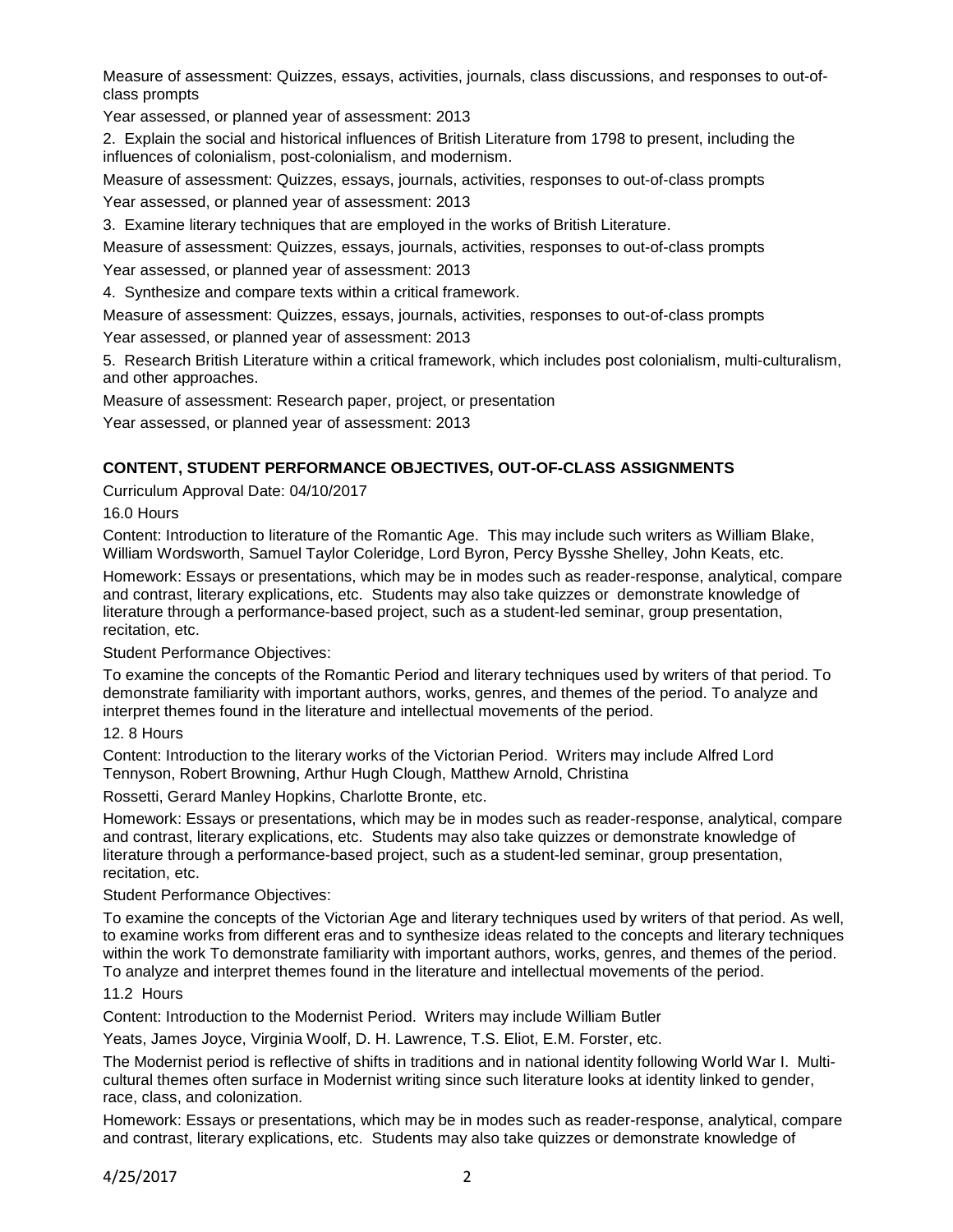literature through a performance-based project, such as a student-led seminar, group presentation, recitation, etc.

Student Performance Objectives: To examine the concepts of Modernist Twentieth Century British Writers and literary techniques employed by the writers, as well as to demonstrate mastery over language and content of British literary works. To demonstrate familiarity with important authors, works, genres, and themes of the period. To analyze and interpret themes found in the literature and intellectual movements of the period.

#### 11.2 Hours

Content: Introduction to British post-colonial and contemporary writing. Writers may include Rudyard Kipling, Jean Rhys, Louise Bennett, V.S. Naipaul, Salman Rushdie, Kazuo Ishiguro, Hanif Kureishi, Zadie Smith, etc. Multi-cultural themes are expressed through post-colonialism.

Post-colonial literature is in response to colonialism and may include social, political, and multi-cultural themes, such as marginalization, alienation, empowerment, assimilation, and cultural pride. Such writing often explores what happens when language, traditions, and/or values have been appropriated or repressed by another culture. Themes of cultural empowerment, pride, and dislocation may be reflected within experimental approaches and aesthetic stances in relation to language and structure.

Homework: Essays or presentations, which may be in modes such as reader-response, analytical, compare and contrast, literary explication, etc. Students may also take quizzes or demonstrate knowledge of literature through a performance-based project, such as a student-led seminar, group presentation, recitation, etc.

Student Performance Objectives: To examine the concepts of post-colonial and contemporary literature and literary techniques employed by the writers, as well as to demonstrate mastery over language and content of British literary works. To demonstrate familiarity with important authors, works, genres, and themes of the period. To analyze and interpret themes found in the literature and intellectual movements of the period.

# **OUT OF CLASS ASSIGNMENTS:**

Assignment Description: Essays, poetry explications, reader-response journals, take-home quizzes, etc.

# **METHODS OF INSTRUCTION:**

Objective examinations, substantial writing assignments, performance exams, and class participation.

# **METHODS OF EVALUATION:**

Writing assignments Percent of total grade: 40.00 % 40% - 70% Written homework; Essay exams; Term or other papers Skill demonstrations Percent of total grade: 10.00 % 10% - 50% Class performance; Performance exams Objective examinations Percent of total grade: 10.00 % 10% - 50% Multiple choice; True/false; Matching items

# **REPRESENTATIVE TEXTBOOKS:**

Required Representative Textbooks Stephen Greenblatt et al.. Norton Anthology (Volumes D, E, F). New York: W.W. Norton and Company,,2012. ISBN: ISBN: 978-0393913019 Reading Level of Text, Grade: Reading level of text, Grade: College-level Recommended Other Texts and Materials Charlotte Bronte, Jane Eyre Virginia Woolf, To the Lighthouse James Joyce, Dubliners